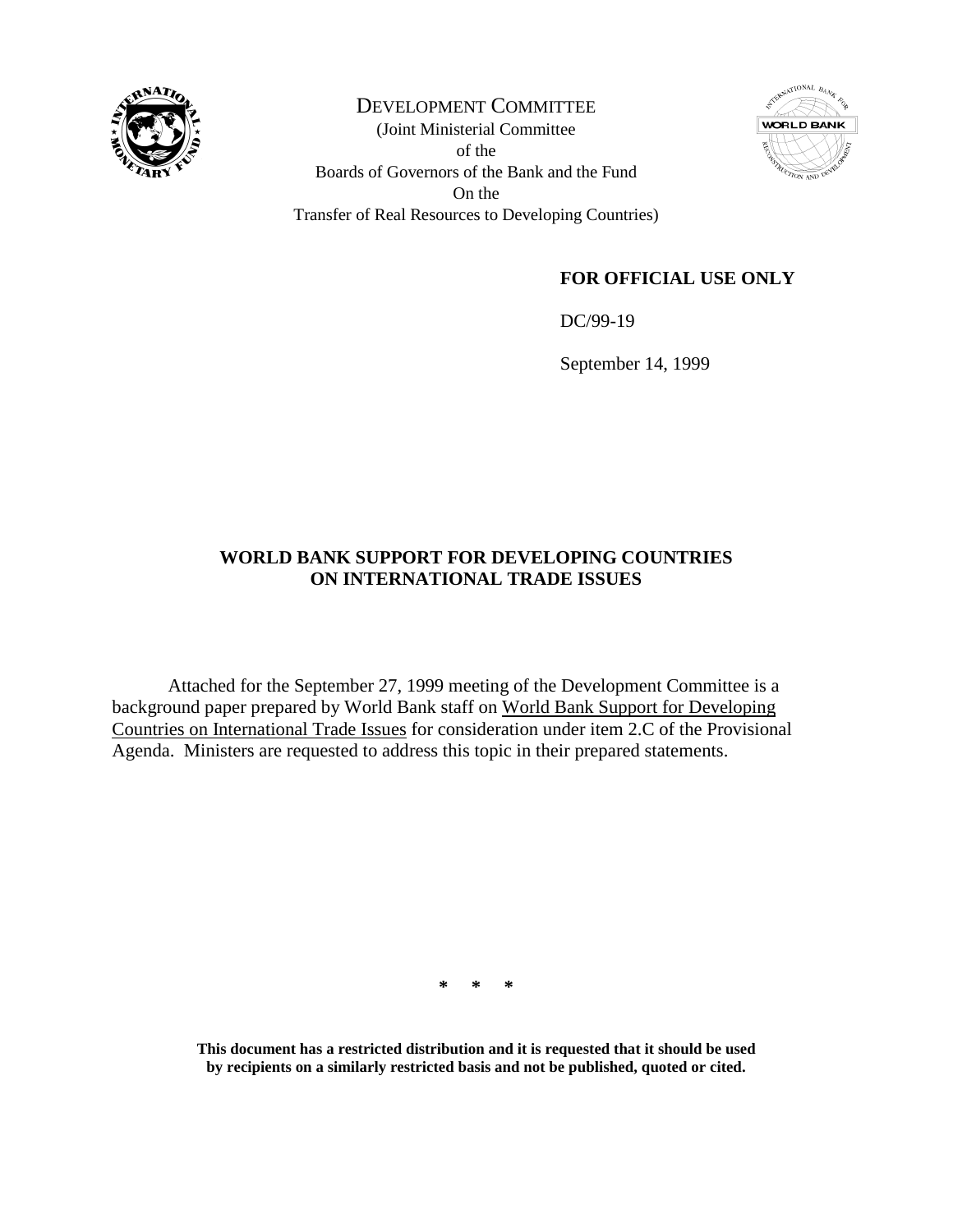### **World Bank Support for Developing Countries on International Trade Issues**

September 14, 1999

1. After the Uruguay Round and the great wave of liberalization that swept developing countries in the 1990's, it might have been tempting to believe that the process of integrating developing countries into the world economy was complete. Certainly, the excessive tariffs, quantitative restrictions and non-tariff barriers that stood in the way of integration were dramatically lower after the Uruguay Round. Average tariffs on manufactures in industrial countries fell to an average of 2.5 percent. Developing countries also made impressive strides, reducing their average tariffs on manufactures to below 15 percent, a rate that continues to decline as countries continue to reform their policies and rationalize their tariff structures.

2. Despite this progress there are still substantial potential gains to developing countries from further reductions in conventional trade barriers. Protection to OECD agriculture has actually increased in recent years—from an average of 32 percent in 1997 to 37 percent in 1998. Recent work, (Anderson and Schott, 1999) suggests that reductions in protection to agriculture can generate very substantial gains to developing countries. More analytical work is needed to understand the impact of agricultural producers' subsidies on poverty in developing nations. Reductions in tariffs on industrial products—conventionally thought of as an issue primarily of interest to developed countries—appear likely to provide substantially greater benefits to developing countries than to the industrial countries (Hertel and Martin, 1999). A significant part of these gains arise from expansion of South-South trade as barriers decline between developing countries.

3. The World Bank has long been active in helping developing countries become more strongly integrated with the world economy. Through research and Economic and Sector Work, the Bank was one of the early leaders among international institutions in showing the benefits to developing countries of greater integration into the global economy. Between 1981 and 1994 the end of the Uruguay Round–the Bank made 238 loans that supported liberalization of trade or foreign exchange policy to 75 different countries. Since 1995, fifty-four additional IBRD and IDA adjustment operations (65 percent of all adjustment operations) have supported exchange rate and trade policy reform.

4. Reducing tariffs, however, turned out to be a relatively easy part of trade reform—able to be implemented at the stroke of a pen. These reforms, while necessary, are by no means sufficient to catalyze lasting development and poverty alleviation. Rather than signaling the end of the Bank's involvement in trade reform, the reduction in tariffs has actually heralded the beginning of a new era of Bank involvement in trade policy focused on helping countries use trade as a tool for development.

5. The challenge is formidable. Eliminating border barriers revealed the large agenda of development issues that have a direct impact on trade. Opening markets and reducing barriers, while the right prescription for many countries, and a part of the prescription for most others, is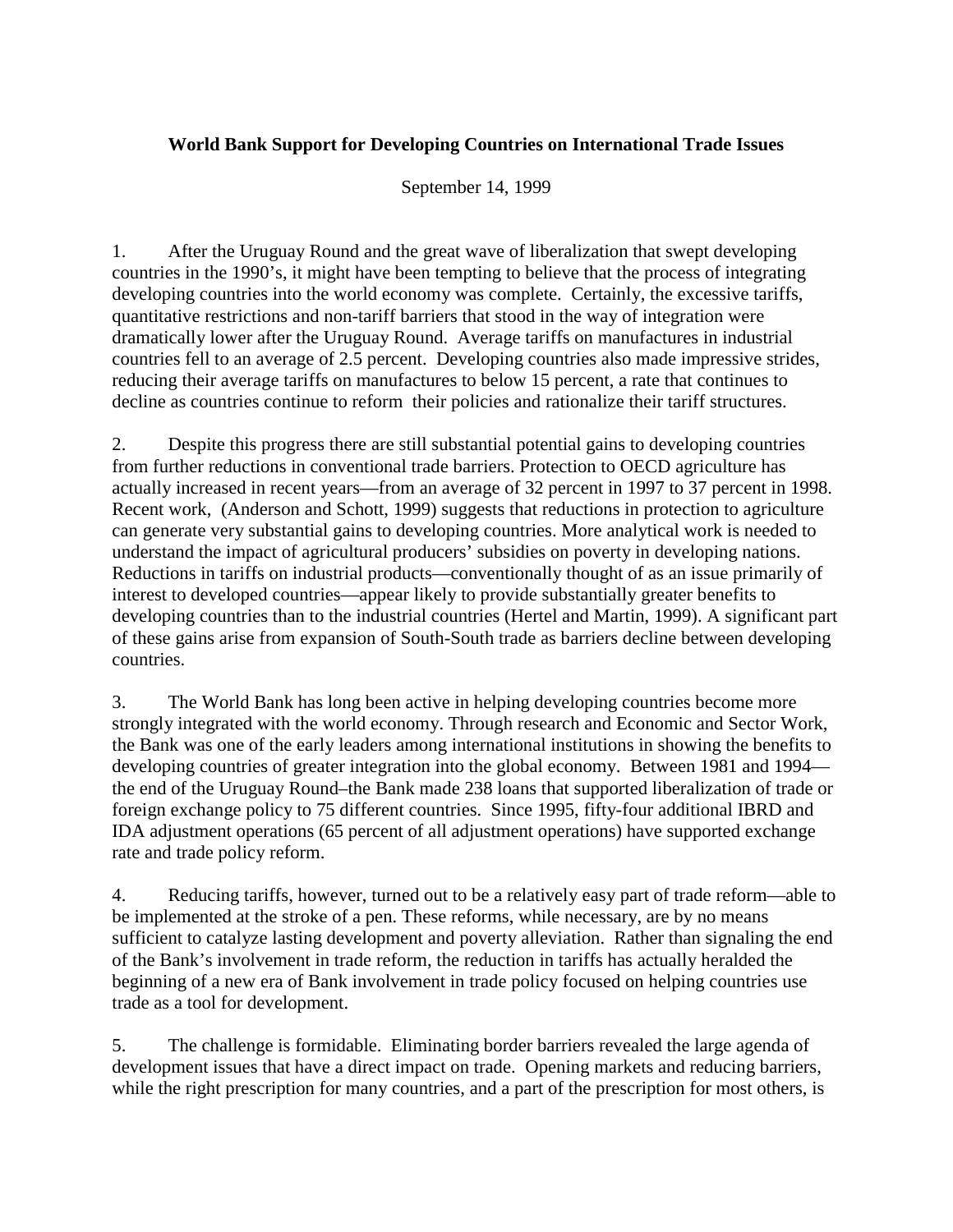not enough. It has become clear that the interdependent policy issues, regulatory reforms and institutional challenges that provide the foundations for trade must be tackled comprehensively as part of the overall development strategy to enable all countries to gain the most benefit from the world economy.

6. Acknowledging that trade has expanded into a complex and subtle web of issues that form the crux of the development agenda is central to understanding the role of the Bank in supporting low and middle income countries' efforts to benefit from greater integration with the world economy. The very work involved in helping countries to build the institutional foundations for trade to flourish –improving Customs, developing trade related infrastructure, improving competition policy, increasing access to insurance and credit—are at the heart of the Bank's structural agenda and go to the very core of development. The objective of the Bank's work on trade is the same as our objective for much of our development work: to assist our clients in their efforts to use the global economy most effectively to promote the growth that is so vital for poverty alleviation.

7. In recent years, the multilateral trading system has expanded its coverage far beyond its traditional focus on border barriers to trade, and into issues that are part of the broader development agenda. As a result, multilateral negotiations have become increasingly complicated, making effective participation difficult for many low income countries that lack the resources to build capacity in all of the areas covered in trade negotiations. Another critical role for the Bank, then, is to ensure that developing countries have the capacity to participate effectively in negotiations, from setting the agenda to interpreting rules in ways most favorable to their development goals.

## **Trade Policy Issues for Developing Countries**

8. The importance of placing trade issues in a broader development context is illustrated by a number of the key trade issues currently confronting developing countries.

## *The Social Dimensions of Trade Policy*

9. Increasing economic openness is an essential element of any overall framework for sustainable development and poverty alleviation. Open policies allow developing countries to make the most effective use of their limited resources, and to take advantage of the continuing improvements in production techniques that are the key to sustainable improvements in living standards. Further, the gains from increasing openness are typically widely distributed-- the *World Development Report* 1995 highlighted the strong positive relationship between increases in export orientation and manufacturing wages. Export-oriented development has also created greatly improved employment opportunities for women in many countries.

10. However, open trade policies are by no means a sufficient basis for sustainable development. Governments need to do much more to create the enabling environment for broadbased development. Adequate transport and communications infrastructure both nationally and internationally are an important part of this enabling environment. Improving transport and communications within the country can be particularly important for poverty alleviation—poor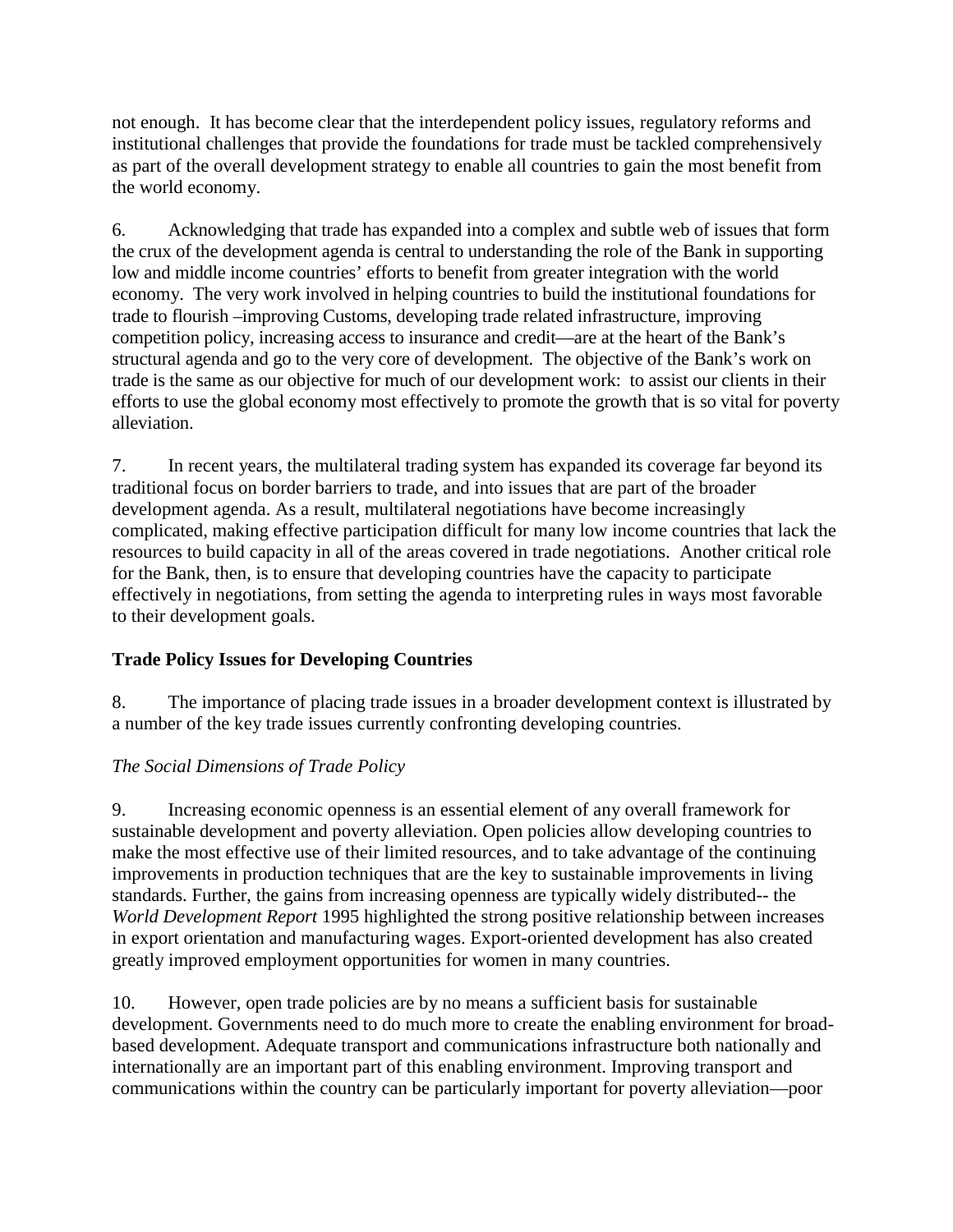and isolated communities need access to markets if they are to be able to lift themselves out of poverty. Raising education levels can help workers both to adjust to change, and to produce higher quality products. More and more, world markets require countries to be able to produce technically sophisticated products to high standards. Governments need to ensure that their producers can demonstrate their ability to meet these requirements and that their workers are able to take advantage of the opportunities offered. Governments need to put in place sound labor market policies to ensure that these benefits are widely distributed; to protect the vulnerable and to prevent inequitable and inefficient discrimination against particular groups in the labor market; and to ensure that labor markets are sufficiently flexible to adjust to changing market conditions.

11. The social impacts of trade reform also depend heavily on how it is implemented. While it is difficult to provide firm rules on sequencing, it is clear that rapid liberalization in the depths of recession may create adverse social impacts. By contrast, credible, pre-announced, programs of liberalization, such as those agreed in WTO negotiations undertaken in a stable macroeconomic environment—are more likely to stimulate investment and job-creating growth. Social safety-net programs, training and active labor market policies can play a useful role in dealing with short-run transition problems, although they should not be seen as longer-term substitutes for the economic restructuring required by trade reform. Where governments rely heavily upon customs duties for revenue, the development of alternative revenue sources is an essential part of the trade reform process, if inflation is to be avoided and necessary social spending to be maintained. Thus, managing liberalizations to minimize adverse poverty impacts, and tailoring reform to play a positive role in poverty reduction are important aspects of implementing a poverty-focused development strategy.

### *Implementation of Uruguay Round Agreements*

12. A contentious issue in the lead up to the WTO Ministerial to be held in November in Seattle is the implementation of some of the agreements reached in the Uruguay Round, particularly those that involve the introduction of new institutions. Because developing countries were allowed grace periods to implement some of these agreements, some of the changes required by the rules have not yet been implemented. Some developing countries continue to highlight the problems they face in implementation - and point to what they see as the failure of the developed countries to implement the spirit of their obligations in areas such as textiles and clothing.

13. It now seems clear that the problems developing countries would face in implementing agreements such as those on Customs Valuation, Agriculture, and Trade Related Intellectual Property Rights (TRIPS) were underestimated by many at the time. Moreover, the Uruguay Round generated little sense of local ownership for some of these reforms, particularly among the least-developed countries, making implementation all the more difficult.

14. A number of the Uruguay Round Agreements, such as those on Customs Valuation, and on TRIPS, require developing countries to undertake extensive changes in government agencies, or to develop entirely new institutions. Many of these reforms can have a strong development payoff if pursued using approaches focussed on the development needs of poorer countries, rather than on duplication of practices pursued in the industrial countries. The strengthening of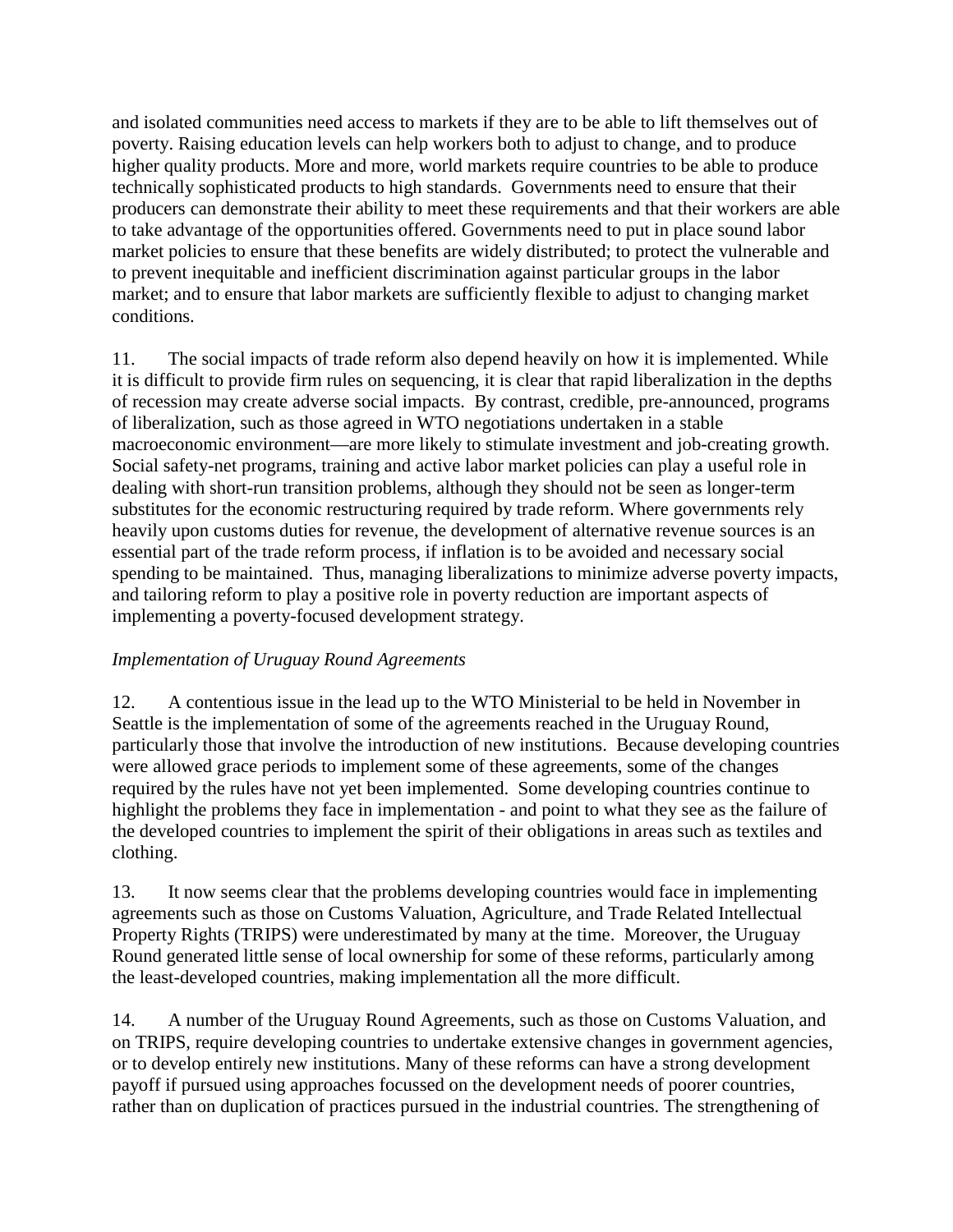customs administration required for successful adoption of the Customs Valuation Agreement, for instance, is important in dealing with development problems such as smuggling, corruption, process delays, and lack of transparency.

# *Services Trade*

15. Services trade has become a central issue in trade relations between developed and developing countries. Trade in services involves a much wider range of issues than trade in goods and, in particular, it requires policies that extend into issues of market structure and regulation. Because the services sector comprises a very large share of both employment and output in virtually all economies, ensuring its efficient operation is clearly central to achieving sustainable development.

16. In most developing countries, however, service sectors are hamstrung by a combination of inadequate institutions and regulatory failures. The East Asian crisis highlighted one example of institutional inadequacy--the weakness of supervisory bodies for the financial sector. At the other extreme, barriers to entry and inappropriate regulations that reduce competition and create serious rigidities frequently plague the transport and telecommunications sectors of developing (and developed) countries.

17. The trade and development agenda for services includes the design of appropriate regulatory frameworks and the strengthening of institutions which can implement these regulations. Expansion of some important categories of service exports, such as remote computer programming services and labor intensive "back office" functions, is particularly dependent on the availability of infrastructure such as high speed data connections, whose availability in turn depends on the regulatory environment for telecom services.

## *Trade Administration and Frontier Barriers*

18. As explicit trade barriers have come down, excessive costs and delays in trade administration and customs procedures have become increasingly obvious to participants and policy makers. Many of these barriers are directly wasteful and create opportunities for corruption. Perhaps the key constraint in this area is redundant "red tape"—procedural and administrative requirements that needlessly slow trade and movement across frontiers. Without efficient trade logistics, national firms cannot be competitive. Facilitating all physical, procedural and administrative steps involved in external trade transactions, particularly transport and cross-border operations, is critical in an era of economic globalization.

19. Streamlining procedures for trade can contribute to development both directly by lowering the costs of trade and indirectly by reducing the opportunities for corruption. Much can be done by reforming and simplifying outdated procedures, further progress is likely to require institutional strengthening in many countries to support moves such as computerization of customs transactions.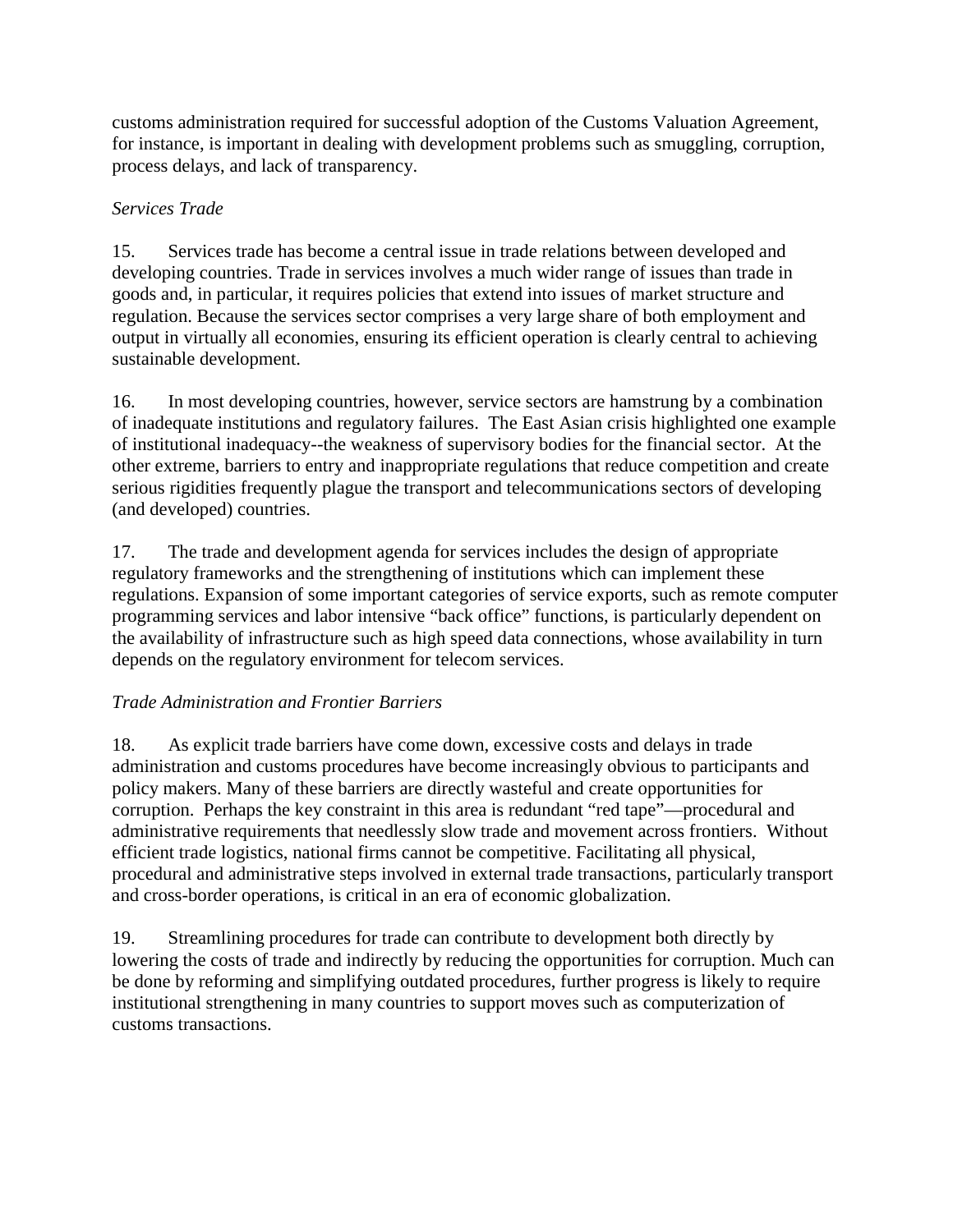#### *Government Procurement*

20. A number of countries are pursuing efforts in the WTO to increase transparency and competition in public purchasing, and to reduce the corruption that is likely to flourish in their absence. A first step in this area might focus on increasing transparency in government procurement, with possible further progress designed to develop an international framework of rules for procurement building on the multilateral Government Procurement Agreement.

21. Ineffective or corrupt practices in government procurement typically reflect more general problems of weak governance. Dealing with these problems is now recognized as a central challenge of development. Improving the rules may help reduce these problems, but major progress is likely to require broader reform of public institutions and strengthening of governance, issues at the center of the contemporary development agenda. Clearly, the Bank has a great deal to offer in this area from its experience with government procurement, and particularly given its keen interest in reducing corruption.

## *Product Standards and Regulations*

22. Product standards and technical regulations play a key role in development. Appropriate standards and regulations are essential for meeting the needs of product users in developing countries, and for assuring consumers of product quality and safety. Further, developing country exporters cannot hope to access export markets unless they can meet the standards required by firms and governments in those markets. Unfortunately, standards and regulations may also be used as disguised barriers to trade, and international trade rules are designed to minimize this problem. Recent disputes regarding genetically-modified organisms and growth hormones for beef cattle illustrate the importance of the issue and the difficulties involved.

23. From a development perspective, making effective use of product standards frequently requires the development of institutions to set appropriate standards and to ensure that products can meet these standards. Where standards bodies are weak, delays in their approval of imported inputs can severely reduce the productivity of domestic industries. Where countries are unable to demonstrate that their products meet foreign standards, they may be seriously hampered in their efforts to use exports of the affected products as an engine of development regardless of their competitive strength in production of these goods.

## *Regionalism*

24. The revival of regional trade arrangements in the 1990s has resulted in a situation where almost all countries are members of one (or more) preferential trading bloc. Traditional economic concerns about possible losses from trade diversion remain strong, although there does appear to have been a shift in emphasis amongst policy makers away from the costly inwardlooking approach of the 1960s towards a focus on the use of regional blocs as export platforms.

25. The diversity of regional trading agreements within which developing countries participate is striking. Many regional arrangements go beyond conventional border trade liberalization to include varying degrees of integration of factor markets and/or harmonization of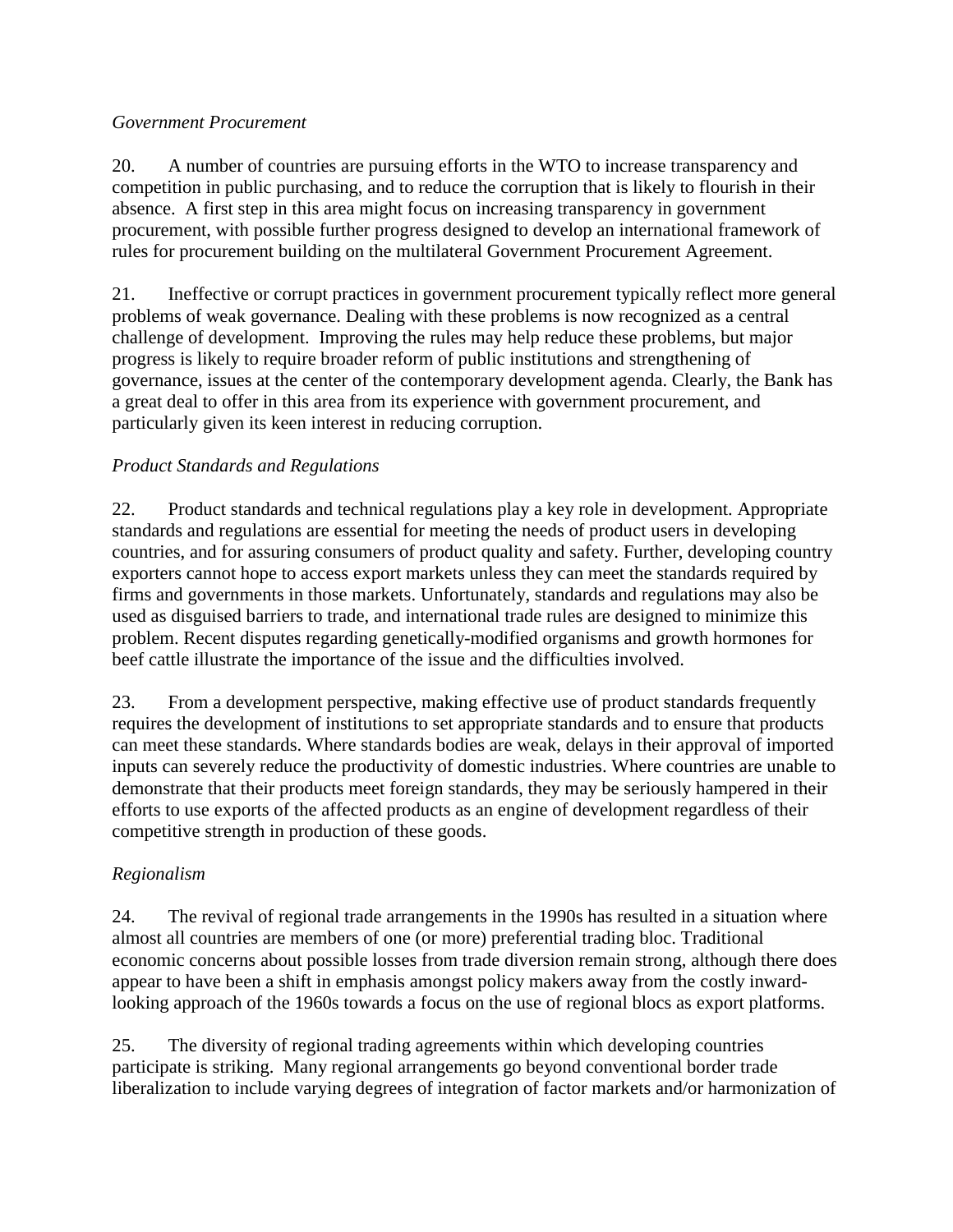standards and regulatory policies. Such arrangements involve complex governance issues that can potentially have a large development impact, particularly once the resulting incentives for geographical concentration of activity are taken into account.

## **Bank Activities in Support of Developing Country Trade**

26. The World Bank has under way a substantial program covering most of the new trade issues, as well as reform of the traditional border measures. The activities include operational support and dissemination of best practice information to developing countries; participation in the Integrated Framework for the Least Developed Countries; research and capacity building focussed on the trade negotiations; and research on the new trade agenda issues where information is particularly limited.

27. This program of work relies both on the Bank's own resources and the generous contributions from a number of donors, particularly the Governments of the United Kingdom and the Netherlands.

### *Operational Support and Dissemination of Best Practice*

28. Between 1990 and 1998, sixty-eight percent of Bank adjustment operations included support for reform of trade and exchange rate policies. Bank investment lending for trade related activities accounted for around 26 percent of the Bank's total lending from 1994 to 1999<sup>1</sup>. It included support for construction of trade related infrastructure facilities such as ports, telecommunications, and export corridors; development and modernization of institutions, such as customs services; and private enterprise development.

29. Indirectly, much of the Bank's lending program, economic and sector work and advisory services facilitate trade by strengthening the institutional, regulatory and social environment in developing countries. Much of the Bank's work on private sector development, for example, deals with issues such as the development of regulatory frameworks and the establishment of institutions to manage efficient private provision of infrastructure services—both of which are important for the development of trade in these services. The Bank is now launching the Global Facilitation Partnership (GFP), designed to bring together all interested parties--public authorities, international organizations and the private sector--in order to build a strong constituency in favor of transport and trade facilitation reforms..

30. The Poverty Reduction and Economic Management Network and the World Bank Institute are working to disseminate and promote best practice and cross-country trade experience through seminars in all of the Bank's regions; helping to develop networks linking local think tanks and policy institutes with external experts and Bank staff, and developing a joint WBI/WTO web site focusing on international trade and development. WBI also provides internal training in international trade for both Bank and Fund staff.

 $\overline{a}$ **1 Source for IBRD/IDA projects: World Bank Operations Information Systems, Portfolio Performance Monitor; Data as of June 30, 1999. Source for trust fund projects: World Bank Group Trust Fund Query System; data as of June 30, 1999.**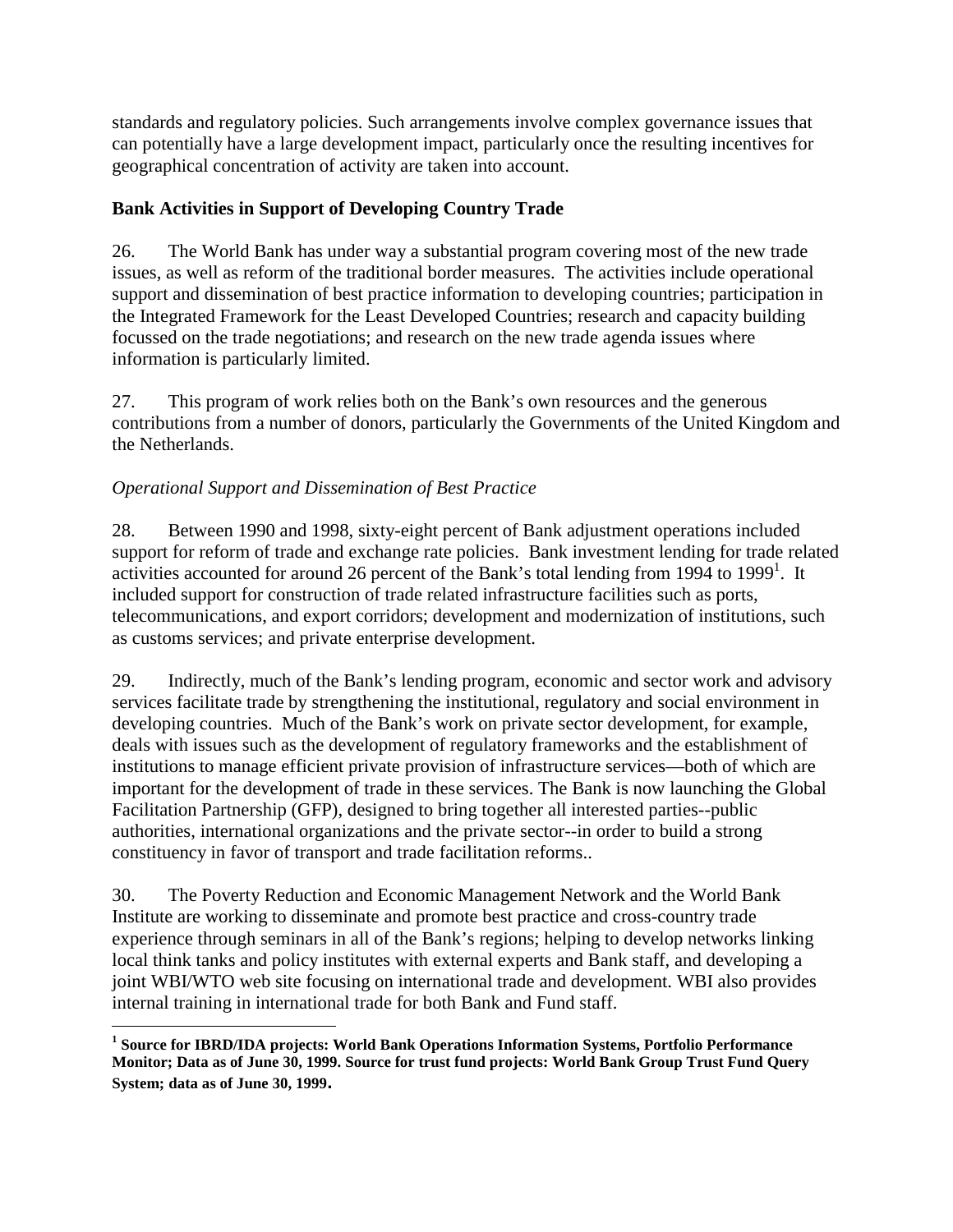## *The Integrated Framework for Least Developed Countries (IF)*

31. The Integrated Framework is a partnership of multilateral agencies (WTO, World Bank, IMF, UNDP, UNCTAD, and ITC) and least developed countries to provide assistance in integrating those countries into the global economy. The framework includes efforts to build infrastructure, strengthen institutional capacity, and reform the regulatory environment. Implementation requires close coordination, dialogue and consensus-building with a number of relevant ministries that deal with trade and development issues. In addition, the framework aims to enhance least developed countries' participation in the WTO so that they can exert more influence by taking part in the day-to-day workings of the organization and in setting the negotiating agenda of the next round of multilateral negotiations.

32. Of the 48 least developed countries, 40 have taken steps to participate in the Integrated Framework by presenting their needs assessments, and more than half of them are now preparing country programs to be presented to donors for financing. The Integrated Framework assigns to the Bank and UNDP the task of organizing donor consultations in the context of Consultative Group (CG) and Round Table (RT) meetings.

33. Uganda held the first consultation at its CG in December 1998. As a result, two major capacity and institution building projects have been financed by USAID and the Austrian development agency. Ten more "CG countries" have requested Bank support. Bangladesh, Tanzania and Malawi are planning to discuss Integrated Framework programs in their CG meetings, and the country teams for Ethiopia, Mozambique, and Guinea are supporting efforts to organize trade-related donor consultations. We expect programs of trade-related assistance to be completed and presented to donors in FY 1999-2000 for Bangladesh, Tanzania, Ethiopia, Malawi, Mali, The Gambia, Haiti, and Guinea.

### *Research and Capacity Building: Supporting Developing Country Negotiators*

34. A program of research, dissemination and capacity building is under way designed to assist developing countries in formulating negotiating objectives and priorities for trade policy, and to provide analytical tools to help them negotiate more effectively. The analytical work is being done in partnership with analysts from the WTO and a range of national and international institutions.

35. There are currently two closely-related projects. The first covers the whole range of trade issues confronting the developing economies, while the second focuses particularly on the problems arising in the agricultural trade negotiations. Both projects have followed a very similar structure. First, scholars working in developing countries prepared region or country specific papers that they presented to academics and policymakers at several workshops in June and July 1999. These papers have generated information on the *status quo* set of policies maintained by developing country governments, identifying the policy options confronting governments in the context of a multilateral negotiation, and analyzing the costs and benefits of these options. The papers are available to a world-wide audience through the Internet. (Some of the papers and a more detailed description of the project are available at www.worldbank.org/trade).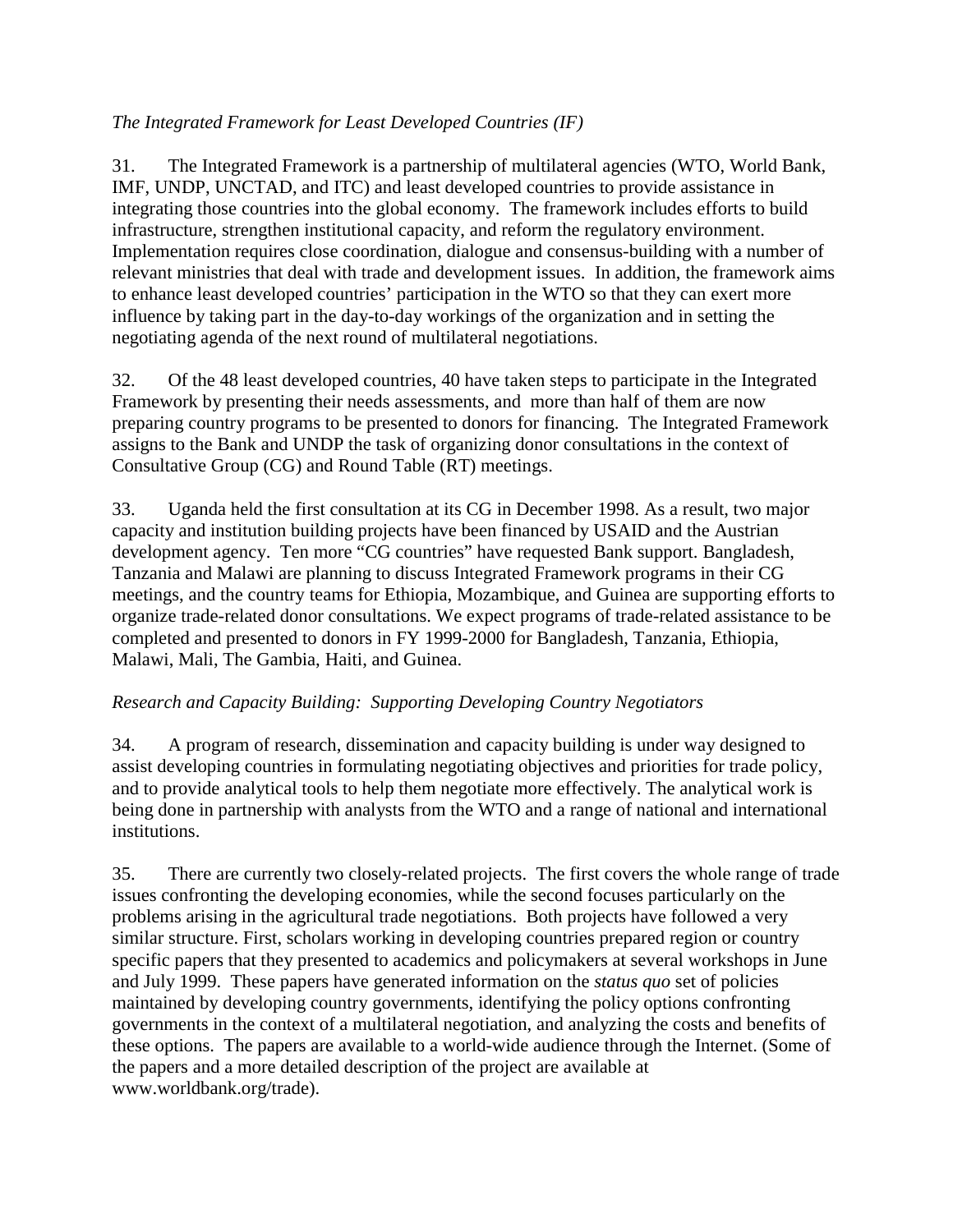36. The second phase of these projects involves policy papers that build on the findings of the regional meetings. A key set of these papers will be presented at conferences in Geneva on September 20-21, 1999 for the general trade issues, and October 1-2, 1999 for the agricultural issues. An overview paper summarizing the research will be used to disseminate the findings relevant to setting the agenda for the WTO 2000 negotiations.

37. The third phase will involve directly assisting developing country policy makers after the negotiations have commenced through a series of meetings and workshops for policy advisors and senior policy makers, complemented by outreach activities for the press, Chambers of Commerce and relevant NGO's. These activities will draw heavily on the materials generated by the initial research phase of the project, and will be implemented in close cooperation with World Bank Institute training efforts and through the Integrated Framework for Least Developed Countries. The Bank will also draft and distribute handbooks for trade negotiators, inspired by the World Bank's successful Uruguay Round handbooks, and provide analytical tools for policy makers to quantify the significance of alternative negotiating scenarios.

### *Analysis and Advice on Regionalism*

38. Ongoing research on regionalism and development focuses on investment and growth, deep integration, politics, regionalism and multilateralism, and on specific regional agreements in LAC, ECA, MENA, SSA and Asia. The research concludes that: regional arrangements are more likely to increase welfare if they enhance competition within markets (unlike the arrangements of 1960s); regionalism can enhance security between neighboring countries; dynamic gains are likely only if regionalism has a strong impact on policy credibility and on the absorption of new knowledge; deep integration is difficult to implement and consequently rare; and regional agreements may slow down multilateral liberalization. A key policy message emerging in all of the Bank's analysis is the need to treat regionalism as a stepping stone towards further liberalization, rather than as a stumbling block along this path. A Policy Research Report is planned for this coming winter.

### *Research on the Changing Nature of Trade*

39. Given progress in the reducing tariffs and non-tariff barriers, many of the most pressing trade policy issues now revolve around the direct and indirect impacts of domestic regulatory regimes on international trade and investment flows. The policy agenda for developing countries has become much more complex, raising numerous challenges for making policy and for participating in the multilateral trading system. Obtaining a better understanding of the economics, institutional and policy dimensions of the complex trade issues that confront policymakers is a key challenge for the Bank and drives our research agenda. Current research includes work on services, product standards, and absorption of technology.

**Services:** To deepen our understanding of services trade, the Bank is conducting a program of research on trade in services that includes sector-specific work on telecommunications, finance, and transport, and papers evaluating overall developing country strategies in WTO services negotiations. In addition, we are creating a database on measures affecting trade in services,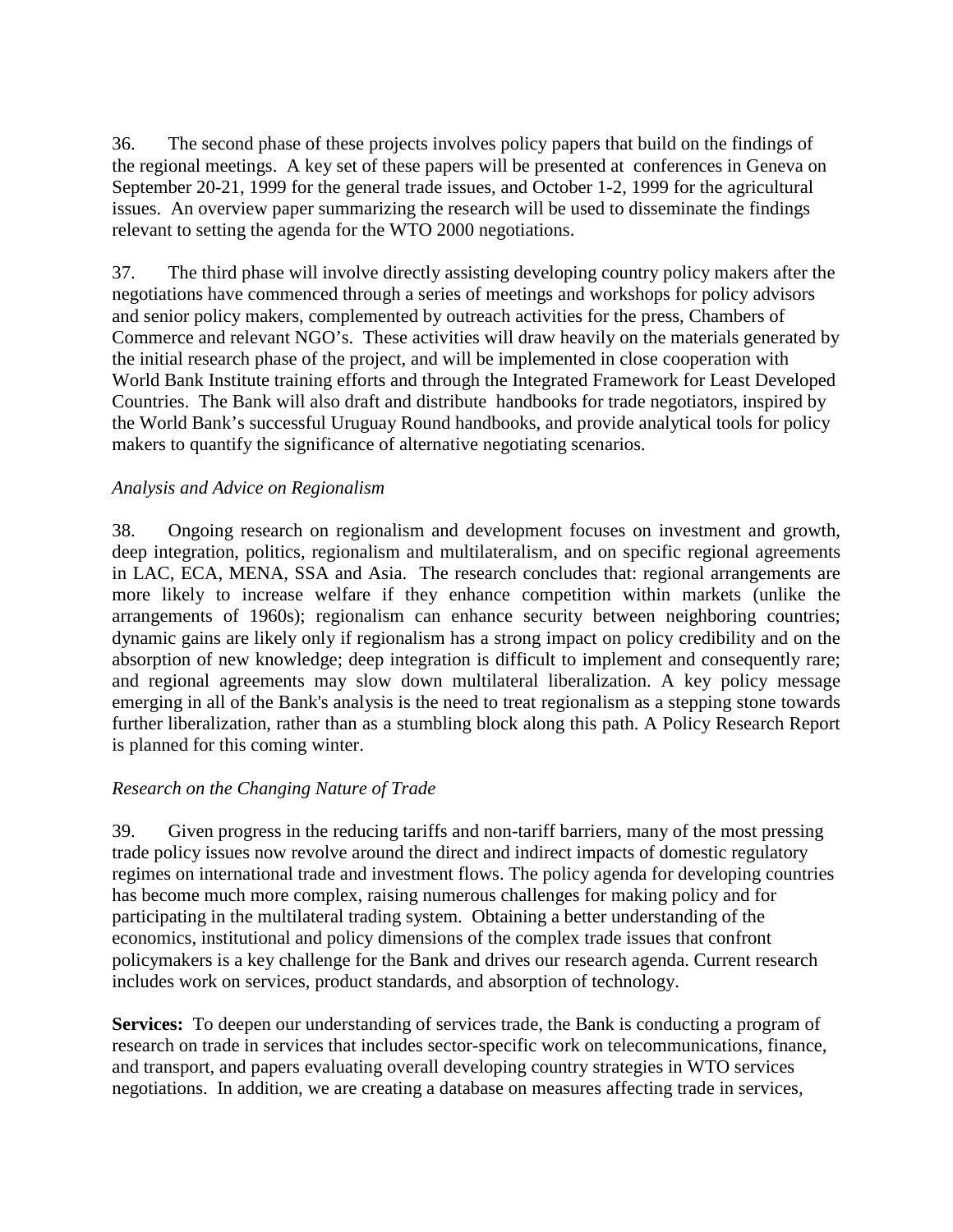which will serve the needs of trade negotiators, policy-makers, regulators, researchers and the private sector. The database will identify the most important barriers to trade in services; quantify how such barriers differ across services sectors and across countries; and enable analysis of the implications for overall economic performance of liberalizing trade in services.

**Product standards:** A new World Bank research project, supported by a grant from the UK Department for International Development, will seek to generate information on the quantitative significance of standards/regulations as barriers to trade, and to identify the institutional options available for developing countries to minimize the trade distorting effects of standards regimes. Questions to be explored include the following. To what extent do standards and certification raise trade costs? What has been done--both privately and publicly—to harmonize standards and accept foreign certification? What can be learned from cross-country experience with mutual recognition agreements? What lessons can be learned from the regional integration and WTO experience for developing countries more generally?

**Technology absorption and the location of economic activity:** Research currently underway on technology absorption and growth investigates the contributions of trade and foreign direct investment. It will assess the effectiveness of the numerous, often opposing, regulatory approaches designed to facilitate technology transfer and absorption.

40. We are also examining the barriers to trade and investment created by geographical factors. How disadvantaged are landlocked countries, and to what extent can geographical disadvantage account for the poor performance of many African countries? Is it likely that industrialization will usually take place in regionally concentrated clusters – as in Asia – leaving other more remote regions lagging behind? As globalization changes the costs of transporting goods and ideas across space, what pattern of relocation of activities from developed to developing countries is to be expected?

## **Mainstreaming Trade into Country Strategies**

41. Given the breadth of the "new" trade agenda, it is clear that trade must be a part of overall development strategy. Within the Bank, implementation of this broader trade agenda necessarily involves co-ordination between staff working in the Bank's operating regions and the core group working on trade policy issues in the Research Group and the PREM network, members of the Bank's two Thematic Groups focussed directly on trade, and cross-Network coordination with those working in areas such as Private Sector Development and Infrastructure. To assist Country Teams in relating trade policy issues to the Bank's mission of poverty reduction a number of actions are being taken to improve our diagnostic and implementation capability.

### *Developing Diagnostic Tools*

42. Integrating trade into the mainstream of our Country Assistance Strategies (CAS) requires trade-specific diagnostic tools. To that end, we are developing diagnostic approaches that will help identify the structural weaknesses that stand in the way of full participation in the global economy. Two diagnostic pilot programs in particular, the CDF Country Briefs and the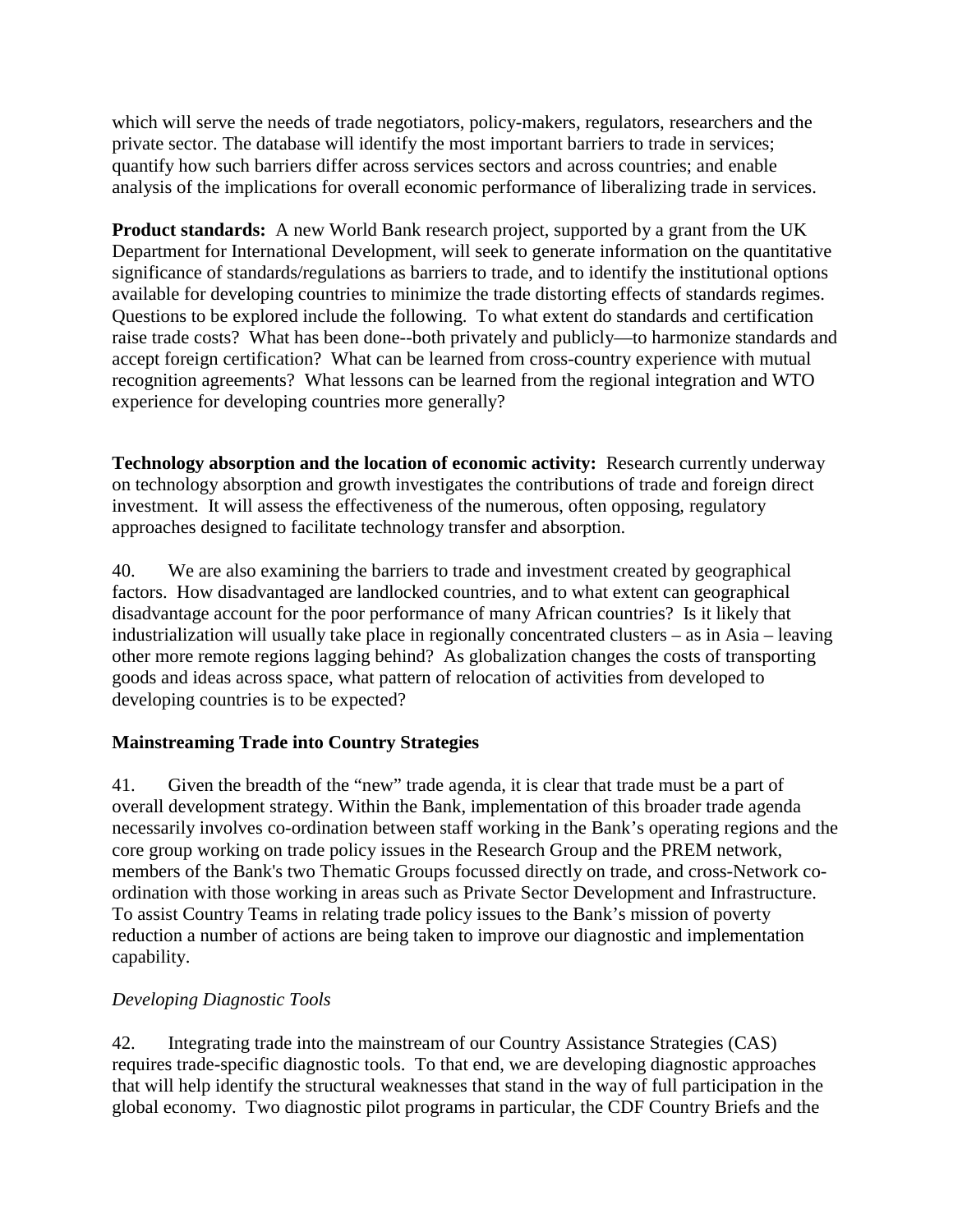Social and Structural Reviews, highlight trade's relationship to growth and poverty reduction explicitly. Moreover, many of the structural columns of the CDF address key components of trade.

## *Improving the Integrated Framework*

43. We are also taking steps to improve the pace of implementation of the Integrated Framework without reducing its effectiveness. Continued close cooperation and dialogue with colleagues at the WTO and other agencies is key to designing ways to speed up the implementation process and make it the effective partnership that was envisioned when it was endorsed by the Executive Directors and President Wolfensohn two years ago. Internally, we are working on two initiatives:

- First, through expanded Network Services to Country Teams, the Bank is focusing more resources on efforts to incorporate the Integrated Framework into the mainstream of the its relationship with the least developed countries via the CAS.
- Second, the Bank is improving reporting and knowledge management for trade related activities.

### *Supporting Institution-Building*

44. The recent Asia financial crisis reinforced our growing awareness that building the institutions that form the foundation of a market economy is essential for lasting development. In the coming years, institution building will comprise a large percentage of the Bank's public sector strategy. Much of our work helping countries to develop the institutions so vital to their economic well-being overlaps with the Bank's trade agenda. For example, reforming a country's customs agency to reduce the opportunities for corruption also enables the country to participate more effectively in international trade. Since trade related institutional reforms are frequently subsets of larger general institutional reforms, the Bank must help countries to grapple with the question of how reforms are to be designed and sequenced so that both objectives can be accomplished.

## *Expanding Partnerships*

45. In keeping with the spirit of the CDF, Bank work to improve a country's ability to engage in trade must be a shared objective with the country. One factor in whether countries make trade a development priority is how the benefits of trade are perceived within the country. The Bank will continue its work with members of civil society and business community to communicate the complicated nature of the trade agenda and the benefits of greater integration in terms of growth, poverty alleviation and increasing citizens' voice and participation in their economy.

46. The Bank works closely with a range of international agencies with an interest in trade, and particularly with IMF, ITC, OECD, UNCTAD and the WTO. Increasingly, we also work with networks of researchers in developing countries, including the African Economic Research Consortium; the Economic Research Forum for the Arab countries, Iran and Turkey; the Latin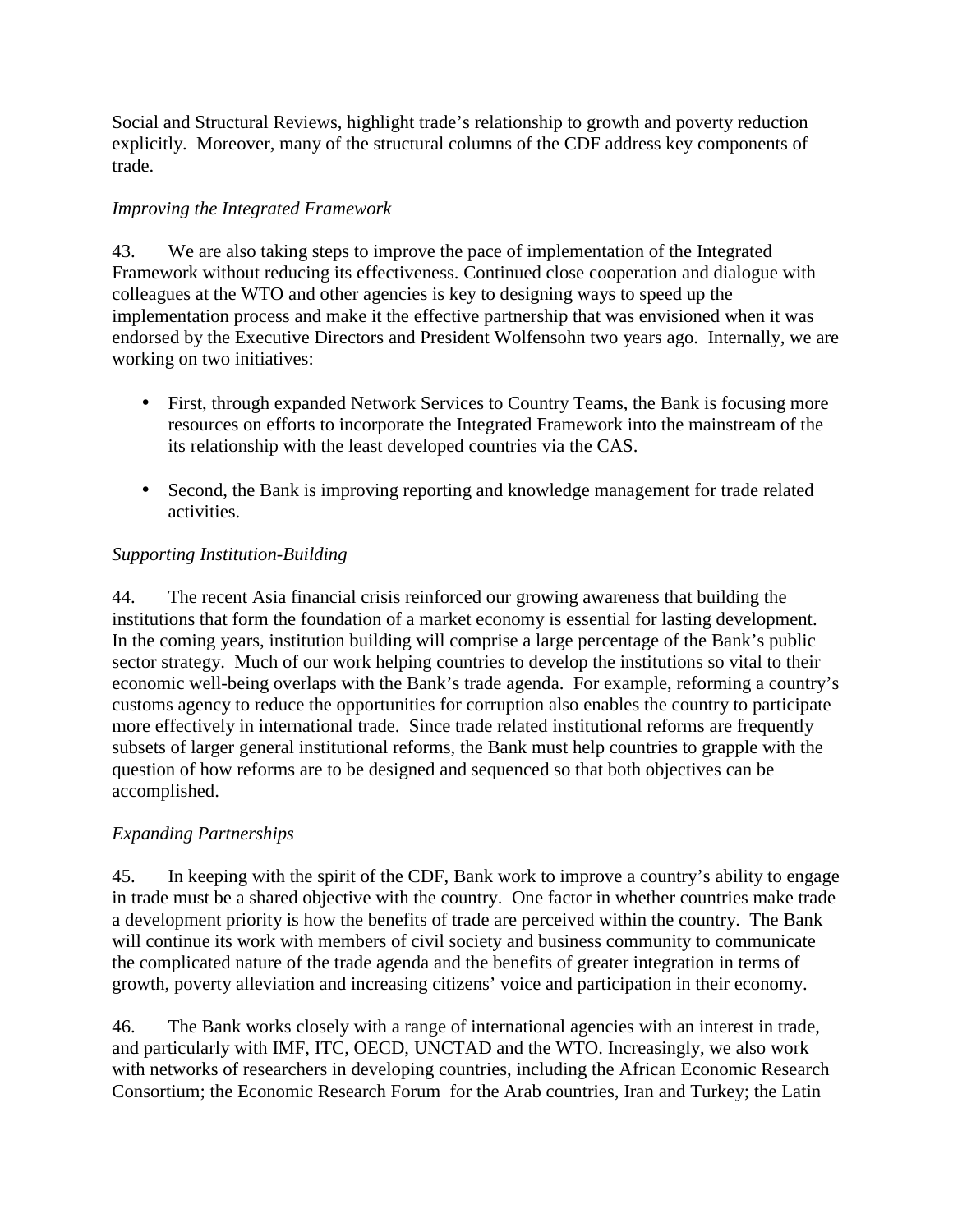American Trade Network, and the Trade Policy Forum of the Pacific Economic Cooperation Council. Under the agreements on cooperation and coherence in international economic policy making, the Bank has a close working relationship with the WTO and the IMF on trade issues designed to ensure that policies are both consistent and mutually supportive. All of the Bank's work with these partners is oriented towards its fundamental development goals.

47. The intertwining of the development and trade agendas provides important opportunities to cement our shared commitment to making the international trade regime an effective path to development and poverty alleviation. One approach to build on these opportunities will be to issue a Joint Declaration by the heads of the Bank, the Fund, and the WTO at the Seattle Ministerial recognizing the convergence of these policy agendas and seeking to strengthen the development dimension of the forthcoming WTO negotiations. Bank officials are currently discussing the content of such a joint statement with their counterparts at the WTO and IMF.

**\* \* \* \***

### **Questions for Ministers**

- 1. Are Ministers in agreement that the trade agenda and the development agenda are converging in a way that heightens the importance of coherence between trade and development policies?
- 2. Do they support the Bank initiatives outlined in this paper?
- 3. Are there further initiatives that should be taken to strengthen the positive development impact of trade?